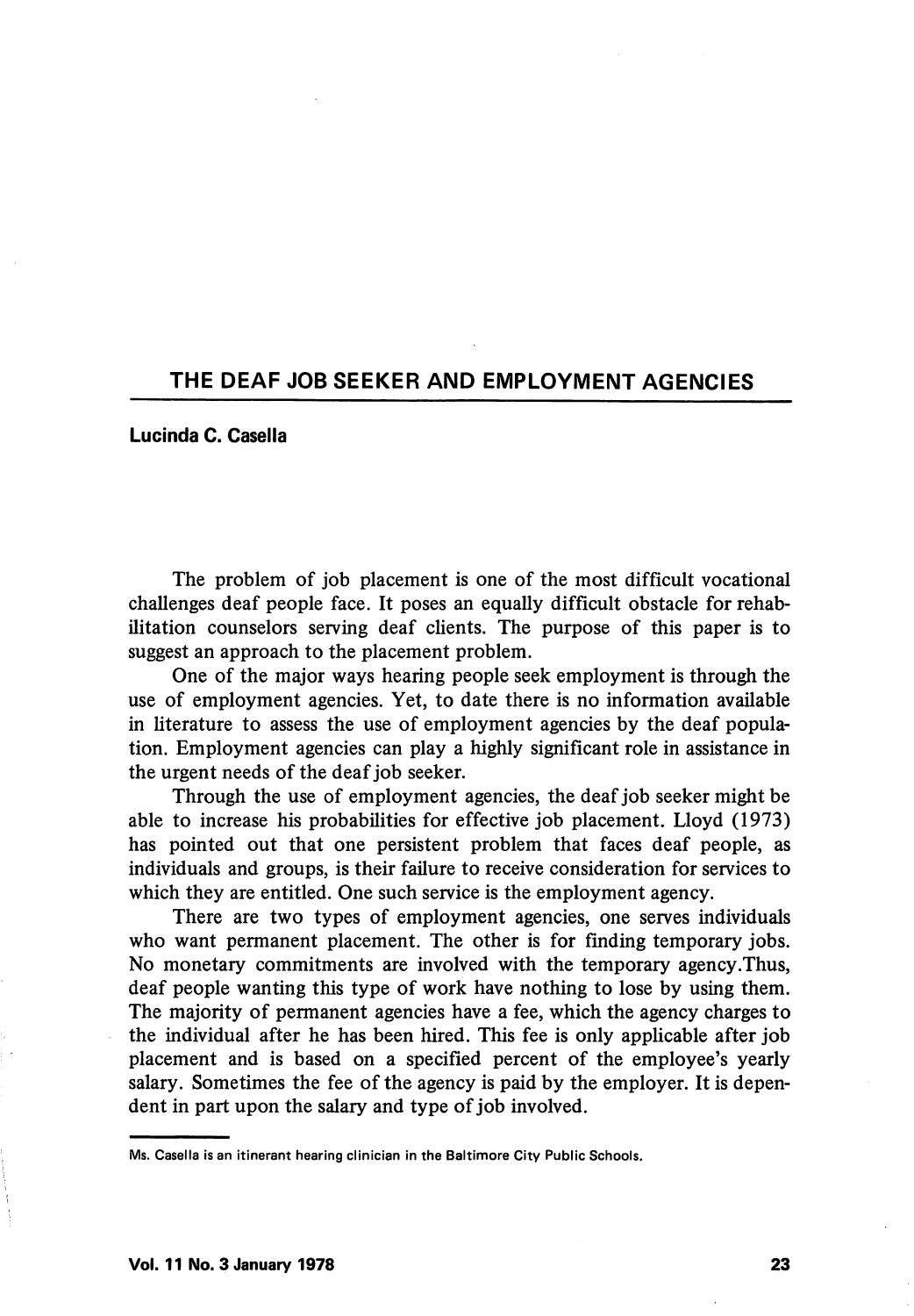### Design of Study:

To assess the utilization of employment agencies, (permanent and temporary), by the deaf a survey of Baltimore, Maryland was conducted. Two-thirds of the total employment agencies in Baltimore (35 of 48) were contacted.

The approach was to ask to the employment agencies three questions: a) What is the total number of deaf people who have applied for jobs through your agency? b) What type of jobs were found? and c) What was the mode of communication used with the deaf job seeker?

## Results:

The total number of deaf persons who used the employment agencies in Baltimore was 84 (which represents .6 percent of the deaf population) compared to 168,000 hearing people (which represents 8.2 percent of the hearing population).

The types of jobs found for the deaf client ranged from skilled secre tarial and clerical to the semi-and unskilled, factory work and labor. It is interesting to note that 65 percent sought employment through agencies specializing in blue collar type work. They were employed as unskilled factory workers or manual laborers.

The most widely used mode of communication with employment agency staff was pad and pencil. However, agencies tended to overestimate the value of speechreading.

## Conclusions:

The findings of this survey indicate that the number of deaf people who have sought job assistance through employment agencies is small. The blue collar employment agencies were more widely used by the deaf job seeker. Communication with the agency personnel and deaf applicant was depen dent upon written messages and speechreading.

### Implications:

Very possibly many deaf people are unaware of the functions of employment agencies. Thus, they do not take advantage of the available services.

The trend for the deaf population to be employed in unskilled jobs may be a reflection of inadequate educational backgrounds. Technical and vocational training programs must augment schools for the deaf to upgrade employment opportunities through training.